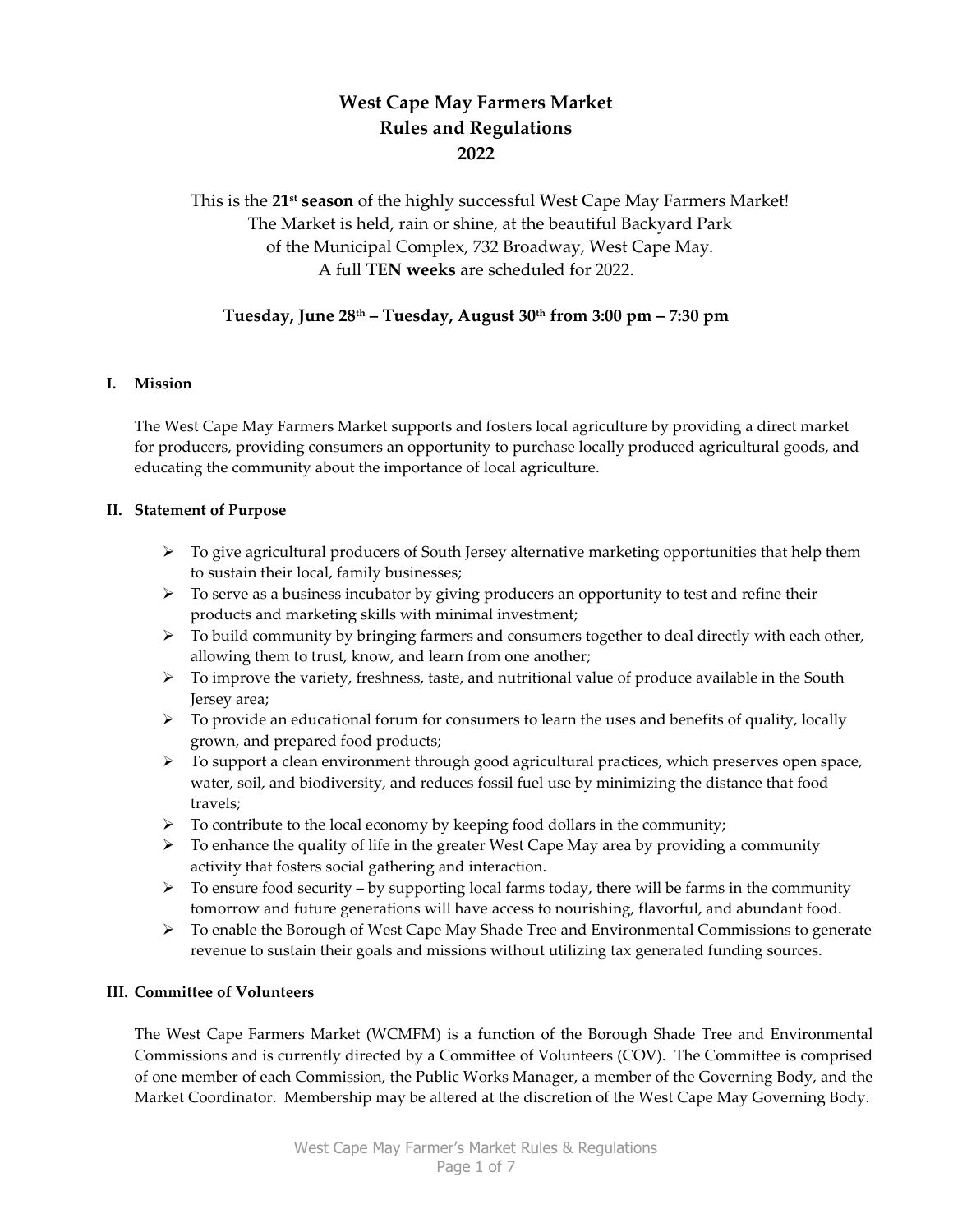# IV. Application Process and Fees

- A. Applications must be received by **April 22, 2022** and include:
	- Completed and signed application, by which the vendor agrees to abide by the 2022 West Cape May Farmers Market Rules and Regulations.
	- Evidence of liability insurance per Section V below.
	- Deposit by check or money order, payable to "Borough of West Cape May Farm Market".
	- Copy of all applicable licenses and permits necessary to sell.
- B. All vendor applications will be reviewed by the COV.
- C. All vendors must receive written approval by the COV before selling at the market. No vendor will receive written approval prior to receipt of all application components. The COV has the right to accept or reject any applicant. If an application is rejected, all fees will be refunded.
- D. Vendors requesting to share a booth must submit a complete application for each vendor and provide details of the proposed sharing agreement.
- E. Applications submitted after the application deadline will be reviewed and admitted as space permits and as proposed product fits into overall market mix.
- F. Vendors are accepted into the market on an annual basis. Acceptance into the market in a previous year does not ensure that vendor will be accepted in future years.
- G. The Market is scheduled Rain or Shine. No refunds will be given under any circumstances.
- H. Booth Fees must be paid in full by June 24, 2022 (Friday before the first Market) to be eligible for the 10% reduction in Seasonal Rate.

# PAYMENT OPTIONS (per single booth space)

Paid in Full by June 24<sup>th</sup> (receive a 10% discount):

- 25% due by April 22<sup>nd</sup>
- $\bullet$  25% due by May 13<sup>th</sup>
- $\bullet$  Balance due by June 24<sup>th</sup>

# Weekly Payments (no discount):

- 3-week deposit due by April 22nd
- Weekly payments due beginning the FIRST MARKET
- Deposit weeks will be credited to the last three weeks of the season
- By paying weekly, you are committing to a full 10 weeks. Payments are due even if you do not show up and set up.

# Pop-Up Vendors:

- Upon availability, spaces are not guaranteed.
- Payment due the week of set up.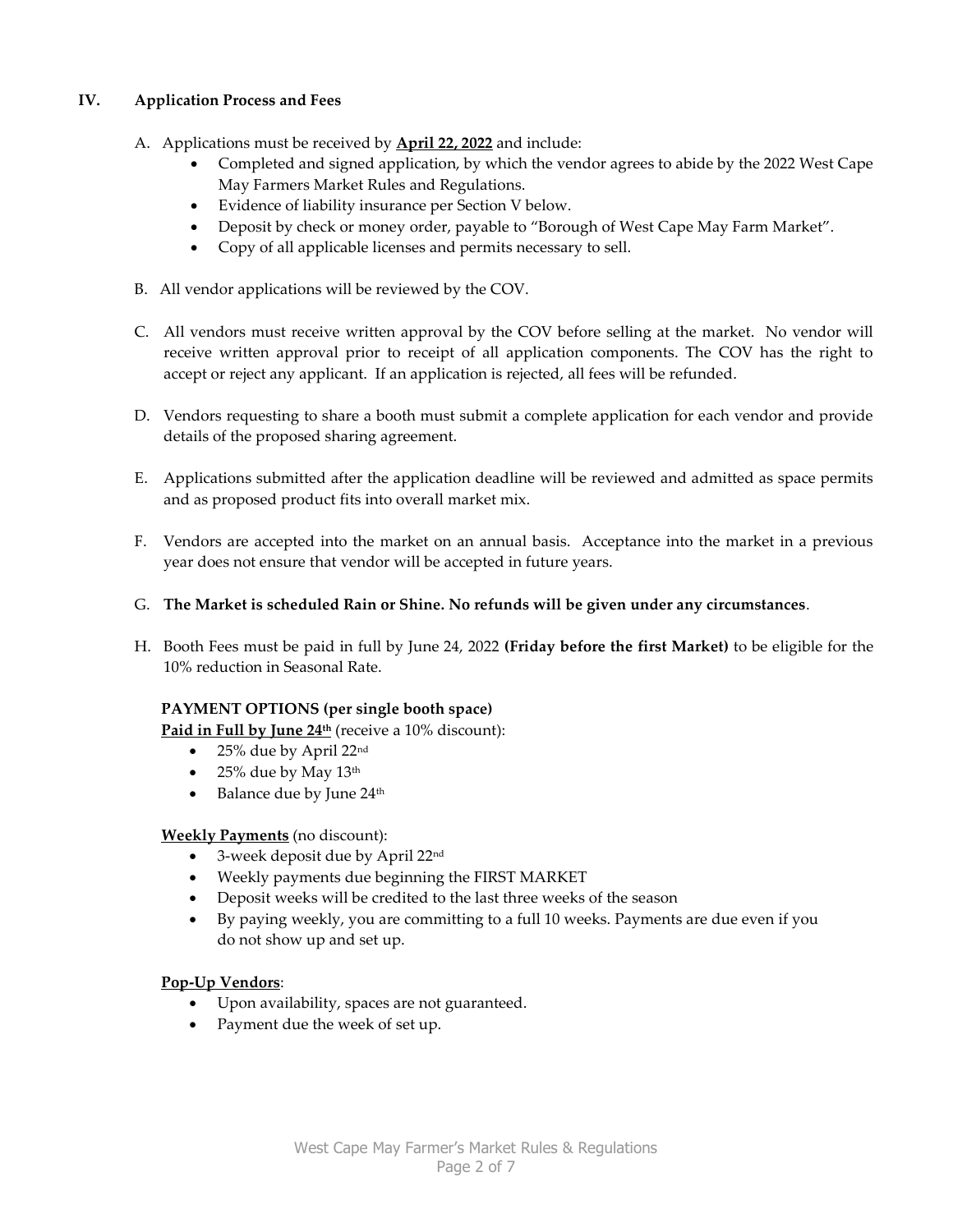### I. Booth Rates

| <b>VENDOR TYPE</b>     | <b>WEEKLY RATE</b>                             | <b>SEASON RATE</b> | PAID IN FULL BY 6/24 |
|------------------------|------------------------------------------------|--------------------|----------------------|
| Farmer                 | \$35                                           | \$350              | \$315                |
| Artist / Crafter       | \$35                                           | \$350              | \$315                |
| Antique / Resale       | \$35                                           | \$350              | \$315                |
| Food                   | \$65                                           | \$650              | \$585                |
| Winery                 | \$65                                           | \$650              | \$585                |
| Non-Profit*            | N/C                                            | N/C                | N/C                  |
| Non-Profit Fundraiser* | \$35 or 50% of daily profit, whichever is less |                    |                      |
| Electricity*           | N/A                                            | \$50               | N/A                  |

\*Limited availability for Non-Profits, Fundraisers and Electricity

#### V. Insurance

A. Requirements: Due to requirements of the Borough's Insurance carrier, all vendors and non-profit groups will continue to be required to provide West Cape May Farmers Market with evidence of Liability insurance, naming the Borough of West Cape May as Certificate Holder, and Borough of West Cape May, WCM Farmers Market, and WCM Shade Tree Commission as Additional Insured in the amounts as follows:

| Home Business type*        | \$100,000 liability   |
|----------------------------|-----------------------|
| Non-Profit/Charity type    | \$300,000 liability   |
| <b>Business</b>            | \$1 million liability |
| * May use Homeowner Policy |                       |

- B. EVIDENCE OF INSURANCE MUST BE ACCURATE, COMPLETE AND PROVIDED TO THE BOROUGH BY JUNE 24, 2022 IN ORDER TO PARTICIPATE IN THE MARKET ON OPENING DAY, JUNE 28, 2022. \*Please check with your insurance carrier for information on your specific needs. If coverage expires during the course of the market, an updated certificate showing active coverage must be provided to the Borough or the vendor may not be permitted to set up on the next available market date.
- C. Multiple Event Certificate: In an effort to simplify the vendor insurance requirements that apply to ALL Borough sponsored festivals (Farmers Market, Tomato Festival, Lima Bean Festival and Community Christmas Parade) we offer vendors the ability to provide just one certificate to cover any/all events you plan to participate in this year. If you would like to take advantage of this single certificate option, the following named Additional Insureds should be included as well as those listed in item A above:

WCM Tomato Festival WCM Lima Bean Festival WCM Community Christmas Parade

# VI. Vendor Products

#### A. VENDORS ARE EVALUATED AND ACCEPTED ON A FIRST COME FIRST SERVE BASIS.

B. WCMFM reserves the right to limit vendors with duplication of inventory in order to retain. diversity of product sales at the market.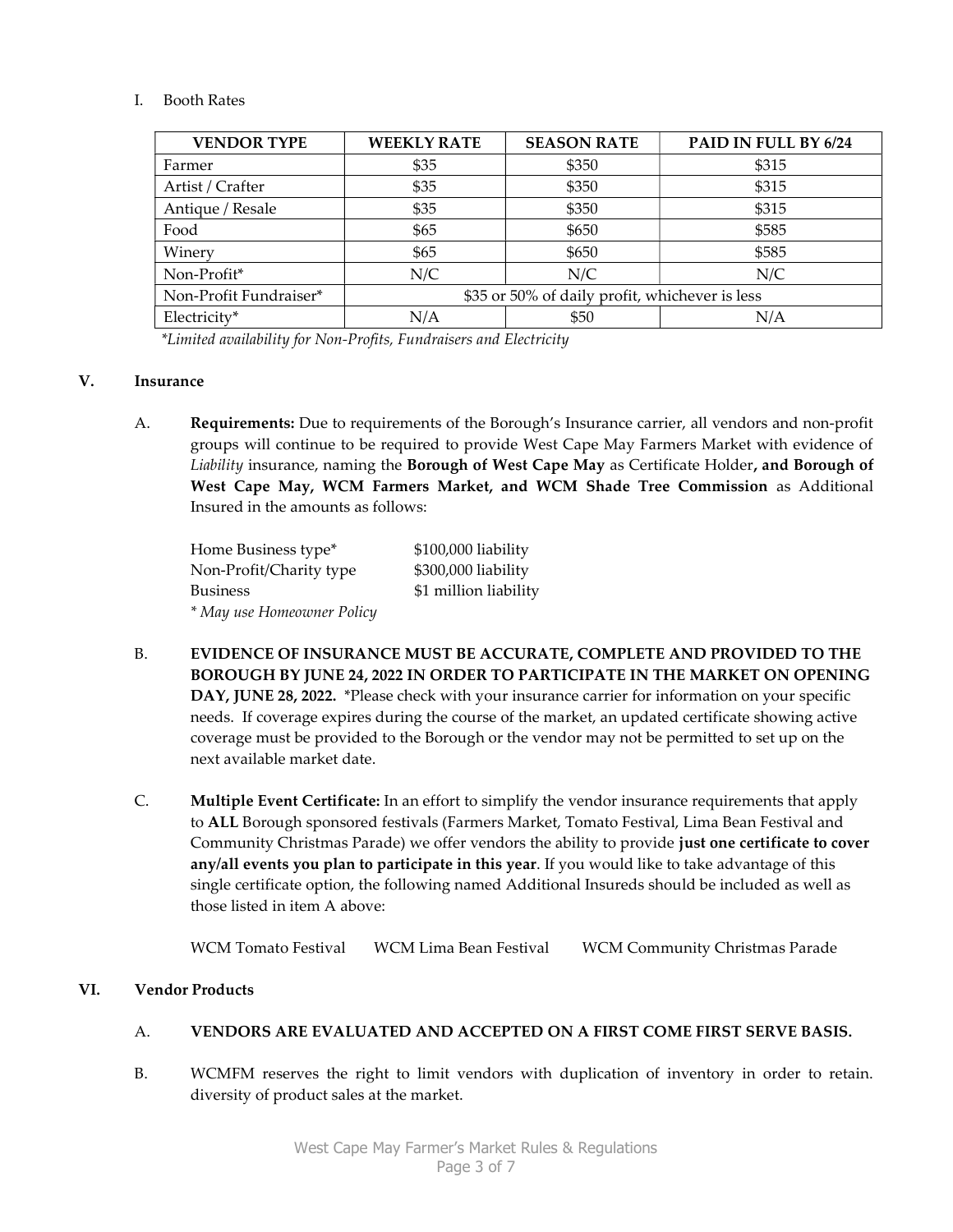- C. WCMFM reserves the right to accept or reject any vendor. Acceptance into WCMFM will be based on the following list of acceptable products:
	- 1. Agricultural Products that are grown in the state of New Jersey and which may include:
		- a. Vegetables and fruits
		- b. Flowers, herbs, plants, and nursery crops
		- c. Nuts, seeds, and grains
		- d. Meat, eggs, and unprocessed dairy products (further regulations may apply)
		- e. Honey, wool, and other animal products
		- f. Wine, craft beer, and craft spirits
	- 2. Arts & Crafts
		- a. Local artists & crafters will receive priority admission to the WCMFM.
	- 3. Prepared, Processed and Pre-Packaged Food

a. All processed food must be produced in a health department-approved kitchen and vendor must have a license in their individual or company name. Licenses and/or permits must be on file with the COV and on display at the market or available for review at all times.

b. All products sold at the market must be produced by the vendor or his/her company. Repacking and co-packing are not permitted.

4. Food Vendors

a. All food vendors must comply with all applicable local, County and State and Federal health regulations. All food vendors MUST have prior approval from the Cape May County Department of Health to participate in the market. Licenses and/or permits must be on file with the COV and on display at the market or available for review at all times.

#### 5. Antique/ Resale

a. All vendors are required to abide by all applicable Local, County, State and Federal requirements.

b. Product inventory must be identified with application including a complete list of any and all items to be sold through the season. Additions to the list must receive written approval through the COV or Market Coordinator at least 1 (one) week prior to selling. Photographs of product inventory are encouraged. The WCMFM reserves the right to limit vendors with duplication of inventory in order to retain diversity of product sales at the market and request vendors remove inventory not pre-approved.

#### 6. Non-Profit Organizations

a. Non-profit organizations offering services and information of general interest to WCMFM customers will be admitted by WCMFM based on space availability and compatibility with WCMFM.

b. Non-profit booths may sell products after obtaining the COV written approval.

c. Non-profit organizations will be required to submit an application and proof of insurance.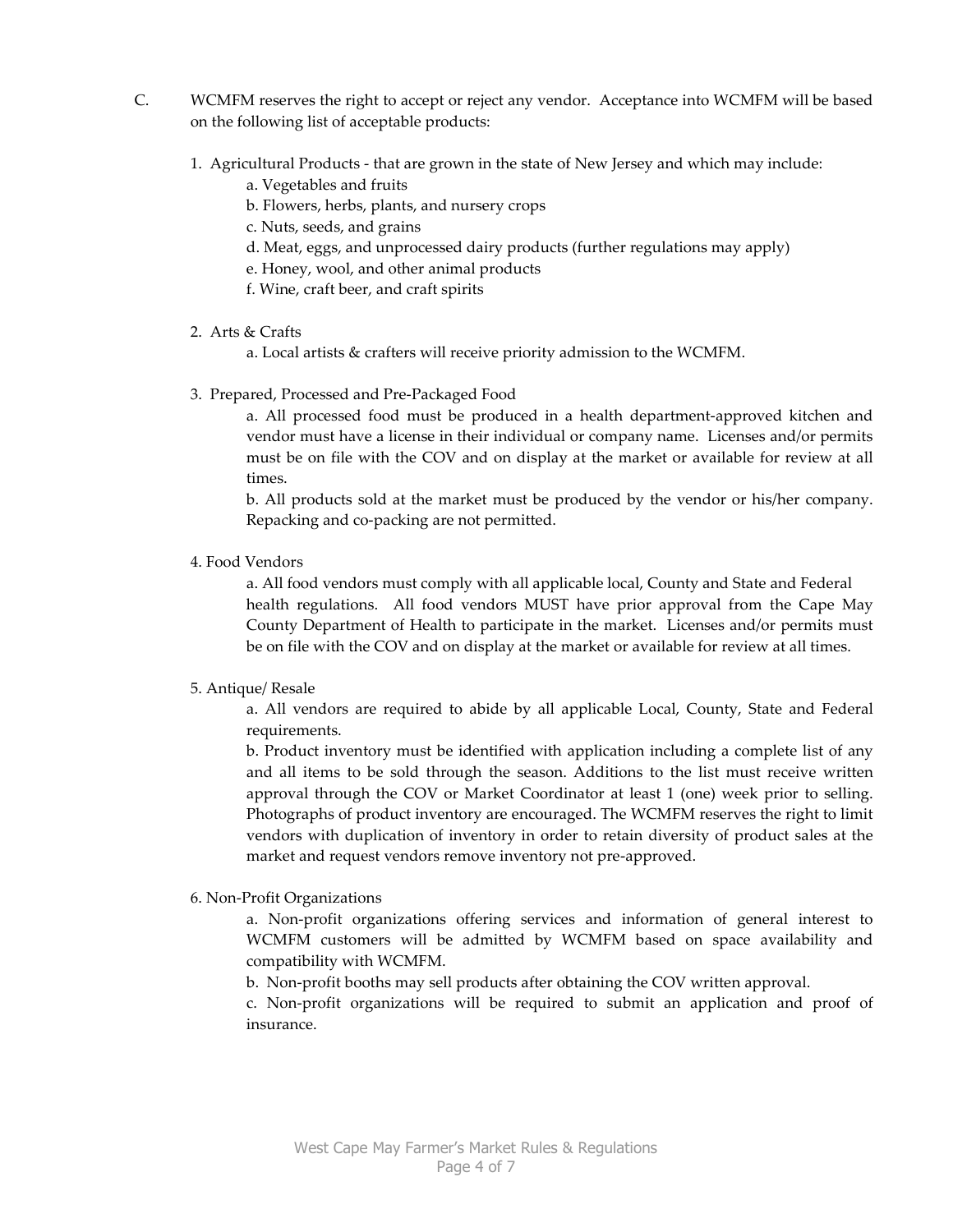### 7. Local Clubs/Organizations

a. Local clubs or organizations involved in fundraising projects will be considered based on space availability and compatibility with WCMFM.

b. Local clubs or organizations will be required to submit an application and proof of insurance.

c. Local clubs or organizations are required to pay either the weekly Vendor Booth fee or 50% of their daily profit, whichever is less, at the close of each market day.

### VII. Market Day Operations and Rules

#### A. Space Assignments

1. On the first day of market season, vendors will be assigned spaces by the Market Coordinator.

2. Attempts will be made to assure vendors maintain the same approximate space each week.

3. Due to concerns of market esthetics, vendor's spaces may be moved by the Market Coordinator throughout the season.

4. Space assignments may be moved due to late arrivals, special events, and fluctuation in overall size of the market.

5. Vendors must occupy their assigned space(s) at least 30 minutes prior to the opening of the market or the market manager may assign the space to another vendor.

6. Vendors are expected to notify the Market Coordinator of intended absences at least 24 hours in advance.

7. Two absences or late arrivals without prior notice will result in revocation of seasonal space assignments.

8. All on–site decisions by the Market Coordinator are final and binding. Any appeals must follow the procedures outlined in "Section IX."

# B. Vendor Booth

1. Each booth space is approximately  $10' \times 10'$ . Vendors requiring more than one (1) booth are required to pay for each additional space.

2. Multiple spaces are not guaranteed and should be reserved early. Booth space requirements will be permitted based on availability at the time of COV receipt of fully completed application.

3. Vendors requiring electricity shall be subject to an additional \$50 seasonal charge. Electricity has limited availability therefore electrical requirements will be permitted based on availability at the time of COV receipt of fully completed application.

4. Resale or sub letting of Vendor Booth is strictly prohibited and are grounds for suspension from the market and forfeiture of fees paid.

5. Sharing of booths must be pre-approved by the COV and will be limited to like vendors (for example: artist and artist). The booth may be shared each week or vendors may alternate weeks in the booth throughout the season.

# C. Market Safety

1. Vendors may not begin setting-up until 1:00pm and breakdown may not begin until 7:30pm Exceptions may be granted on a case-by-case basis at the discretion of the Market Coordinator and the COV.

2. Vendors will sell at designated booth space and maintain the space in a sanitary and safe condition.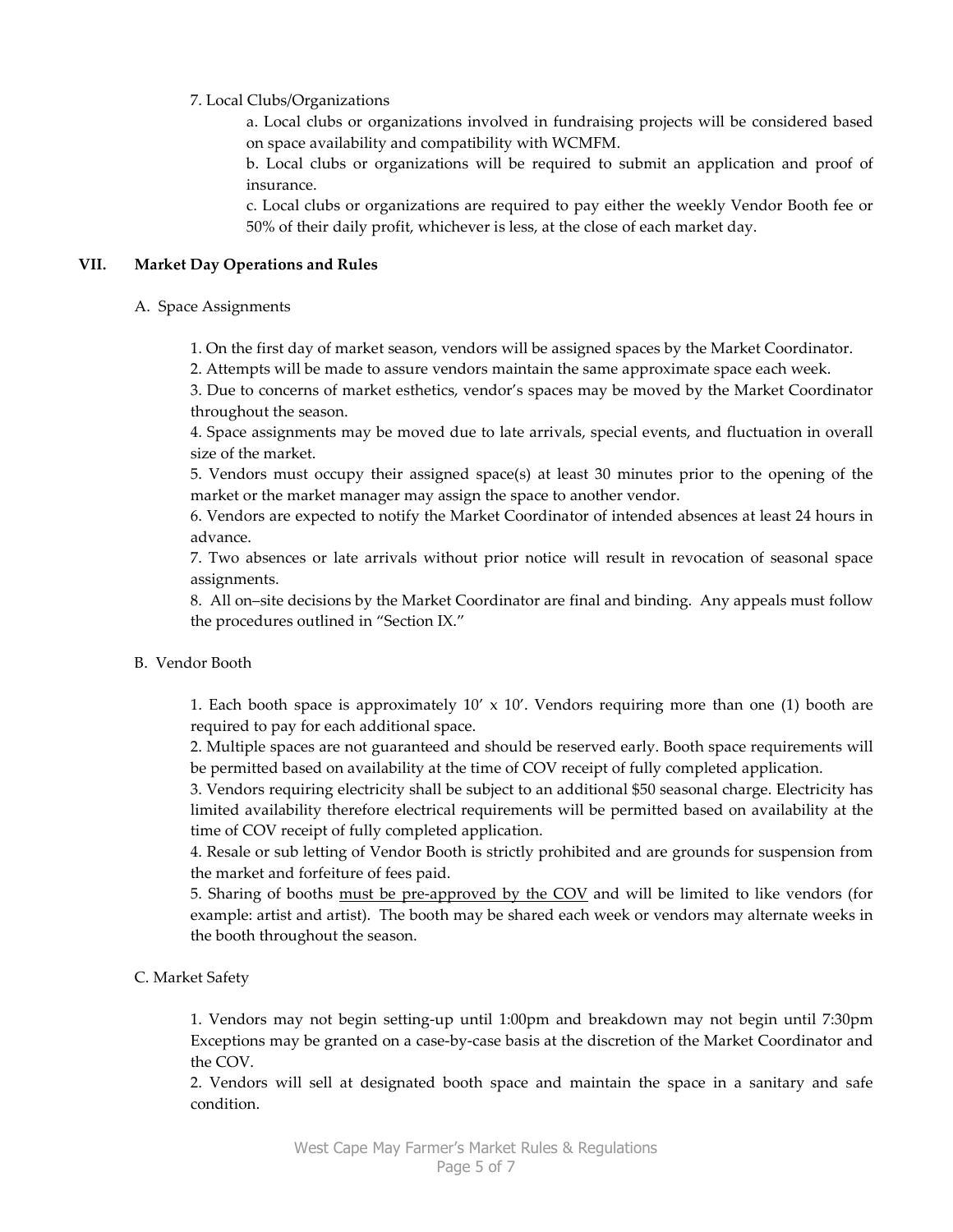3. All vendors MUST remove their trash and recycling from booth area and WCM property. Trash and recycling are not to be left on site or deposited in or by Borough receptacles.

4. Vehicles may park behind booth space that can accommodate a vehicle without disrupting the market. For booth spaces that cannot accommodate a vehicle, vendors may bring in vehicles for unloading, provided the vehicle is removed from the market area at least 30 minutes prior to market opening.

5. Vendors unable to park their vehicle behind their booth space should plan to park OFF of the **Borough Property**, on one of the numerous side streets in order to retain maximum parking availability for market patrons. Your cooperation will help ease parking lot congestion and likely increase your sales!

6. Late arrival participation will be contingent on available space. Vendors who arrive late must park outside of designated market boundaries and carry product to booth space.

7. Vendors are responsible for the safety and behavior of their staff, children and animals.

8. Vendors are responsible for weighting and/or tying down their tents and umbrellas to sufficiently eliminate wind disruption and danger. Vendors are liable for any damage occurring from their personal property.

D. General Market Rules

1. Vendors may not begin selling before the market opens.

2. Pre-market sales, post-market sales, and early breakdown are only allowed with permission of the Market Coordinator.

3. All permits necessary to sell must to be on display or available for review at all times.

4. All scales must bear a current seal from the Dept. of Weights and Measures.

5. Signs will be accurate and truthful.

6. Vendors who market their products as "Organic" must provide proof of certification to the market manager and have certificate on display.

7. Music played must not be disruptive to neighboring booths or to the overall market.

8. All straws, packaging and bags must comply with **P.L. 2020, C. 117.** 

#### VIII. Enforcement of Market Rules

A. Vendors and management are expected to maintain high standards of honesty and respect toward one another and customers and to conduct themselves in a courteous and helpful manner. Rudeness and dishonesty are grounds for suspension from the market.

B. The Market Coordinator and COV Governing Body Member have discretion to make any on-site decisions regarding market violations.

C. Any vendor violating the above stated rules and regulations of the WCMFM or the regulations of Cape May County Health Department or other local, state, or federal agencies may be issued a written or verbal warning for market violations. Verbal warnings will be recorded and if the problem is not corrected in a timely manner, a written warning will be issued. Continued or repeated non-compliance shall result in a written advisement of expulsion from the market. It is possible for all of this to occur in a single market day. Expulsion is permanent until the vendor is reinstated by the COV.